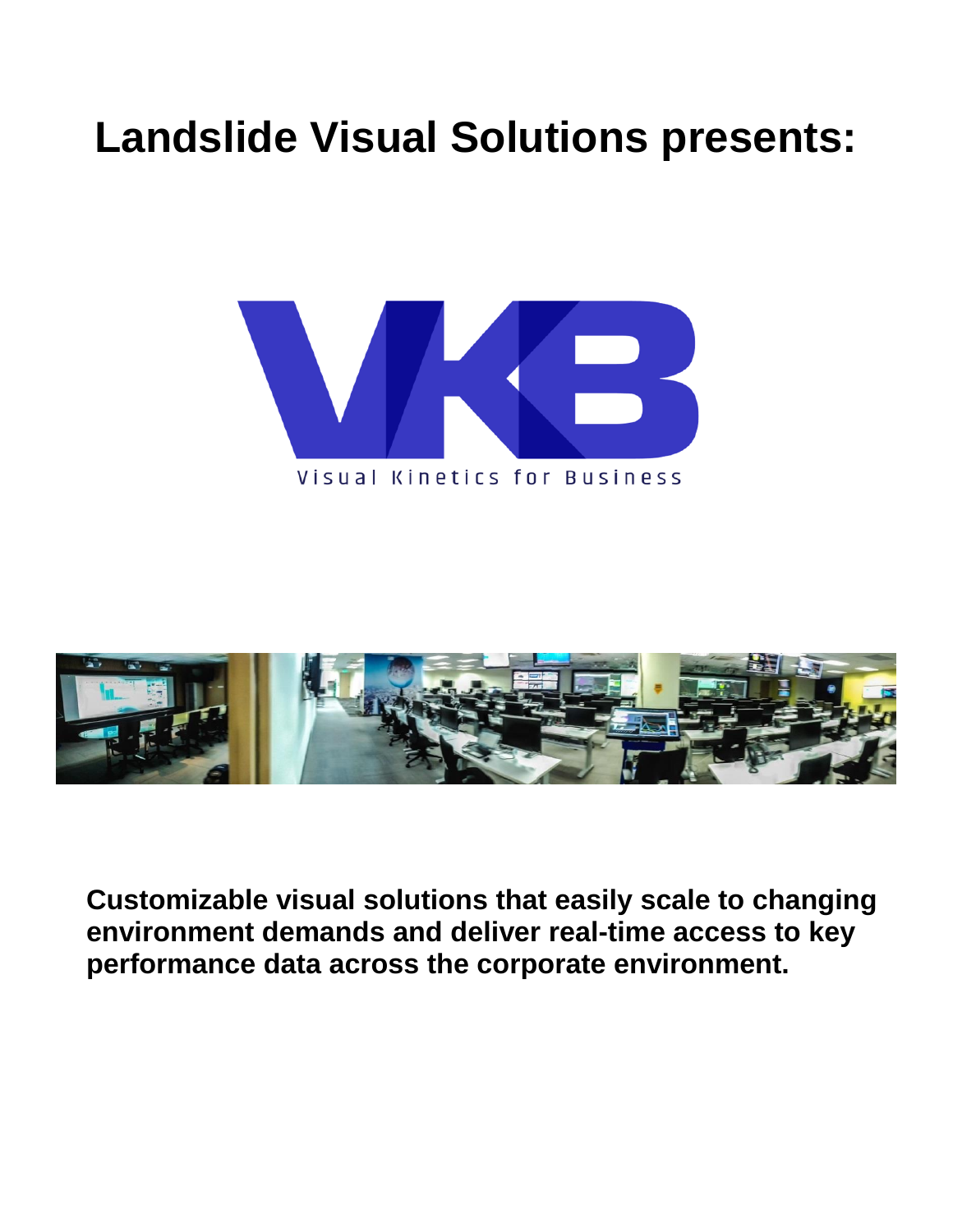## **Insights:**

- **VKB** easily adapts to existing Windows environments without impact to existing application capabiities.
- Provides users the ability to design custom views which enhance the decisions making process.
- Deploys globally, enabling your teams to share and centrally/remotely manage content on any configured devices, in any company location.
- A powerful and portable presentation tool, in house or, on the road, VKB brings your story to life.

*VKB creates 'mashed-up', multimedia views which allows for 'on the fly' consolidation of internal and external content, delivering end to end environment visibility. Your requirements define the right data, in the right place, at the right time, and VKB delivers on demand.*

#### **Visualize your data:**

- **Design Interface (VKBdi)** provides the ability to create "mash-up" laoyuts from many data sources, creating customized visualizations of client-defined key performance indicators.
	- **VKB** transforms disparate data into consolidated views which can be analyzed and actioned;
		- o Disaster Response
		- o Mission Control
		- o Interactive Media Command Centers
		- o Customer Intelligence Centers, Presentations
		- o Situational Awareness
- VKB layouts are customized to the client's environment, delivering quick access to relevant content.
- **Display Manager (VKBdm)** runs as an application on the windows device and allows content management from any defined controller.
- **Automation Interface (VKBai)** allows messaging from applications or, external devices. VKB reaction to external messaging is defined by the client and can range from a single display interaction to corporate wide visual messaging.
- **Direct Connect (VKBdc)** enables wireless 'on the fly' content sharing from laptops, phones, & other devices.

#### **Manage and consume your data:**

**VKB** facilitates interoperability and makes it possible to obtain holistic views of complex environments. The system can integrate across client applications and raw data feeds to deliver comprehensive environment views. These views can be shared between locations to promote local/virtual collaboration and reliable environment communications.

Based on both **LVS** propriety software and open enterprise architecture, **LVS VKB** provides a tool that facilitates information and data sharing among systems and users based upon client-defined points of emphasis of value propositions to provide:

- Rich, .net application easily adaptable to heterogeneous environments.
- Pre-defined integration with many standard "raw" data feeds: browsers, Office products and video.
- Analytical discovery of hidden relationships, associations and trends of aggregated content.
- Recognizing and understanding the significance of "what we do know," while supporting the analyst in recognizing and understanding the significance of events as related to the greater environment.
- Integrated **LVS** partner offerings.
- Enterprise collaboration and information sharing using **LVS VKB** technologies.
- User defined displays and interfaces.
- Customizable to purpose
- Scalable presentations
- Management of fast moving, high volume and disparate data—driven by an understanding of the client's business process and management requirements.